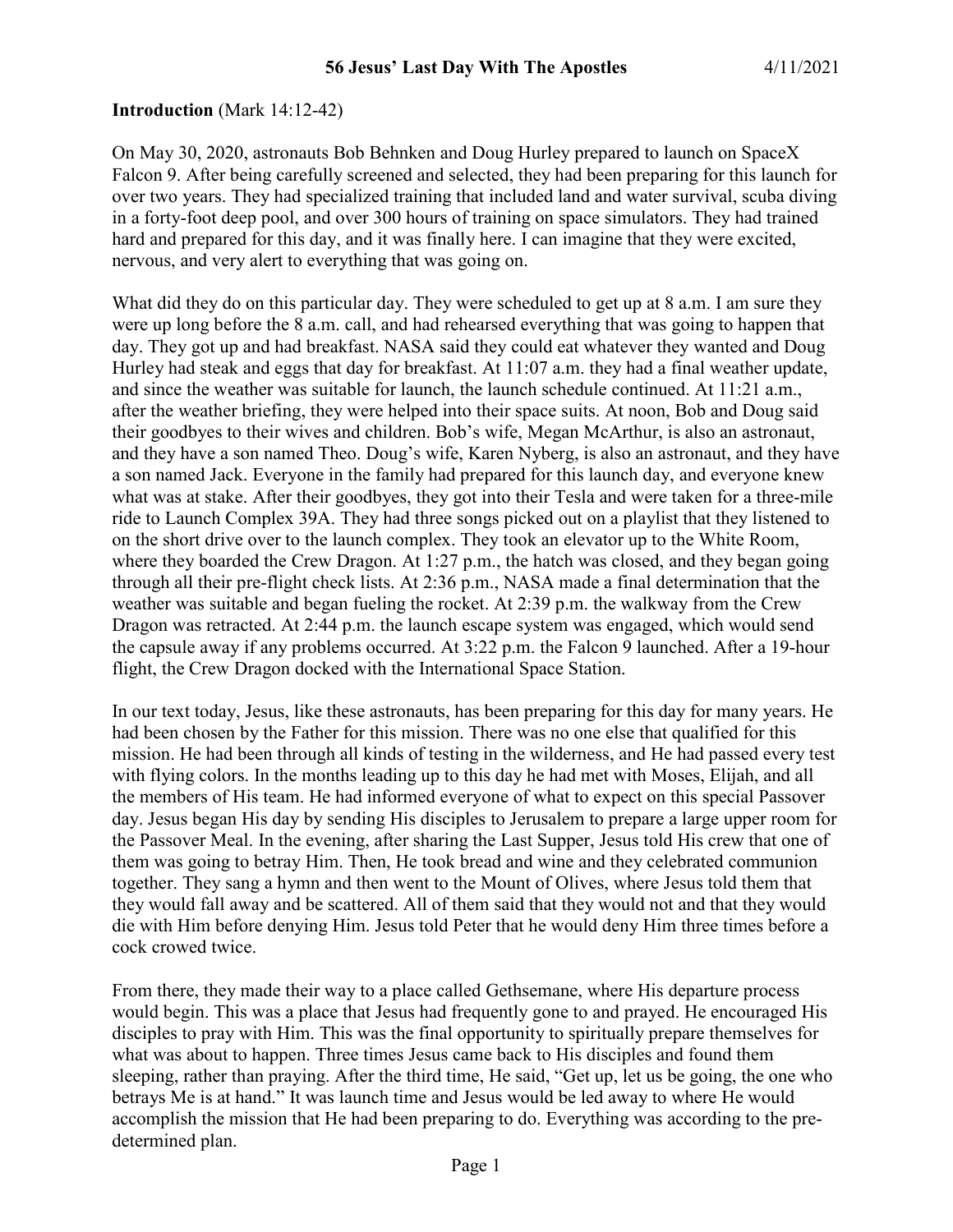- **1. Preparations for the Passover Feast** (Mark 14:12-16)
- **2. Lord's Supper (Upper Room)** (Mark 14:17-26)
- **3. Falling Away (Mount of Olives)** (Mark 14:27-31)
- **4. Prayers (Gethsemane)** (Mark 14:32-42)

(Mark 14:12-16) "On the first day of Unleavened Bread, when the Passover *lamb* was being sacrificed, His disciples \*said to Him, "Where do You want us to go and prepare for You to eat the Passover?" {13} And He \*sent two of His disciples and \*said to them, "Go into the city, and a man will meet you carrying a pitcher of water; follow him; {14} and wherever he enters, say to the owner of the house, 'The Teacher says, "Where is My guest room in which I may eat the Passover with My disciples?"' {15} "And he himself will show you a large upper room furnished *and* ready; prepare for us there." {16} The disciples went out and came to the city, and found *it* just as He had told them; and they prepared the Passover."

(Mark 14:17-26) "When it was evening He \*came with the twelve. {18} As they were reclining *at the table* and eating, Jesus said, "Truly I say to you that one of you will betray Me—one who is eating with Me." {19} They began to be grieved and to say to Him one by one, "Surely not I?" {20} And He said to them, "*It is* one of the twelve, one who dips with Me in the bowl. {21} "For the Son of Man *is to* go just as it is written of Him; but woe to that man by whom the Son of Man is betrayed! *It would have been* good for that man if he had not been born." {22} While they were eating, He took *some* bread, and after a blessing He broke *it,* and gave *it* to them, and said, "Take *it;* this is My body." {23} And when He had taken a cup *and* given thanks, He gave *it* to them, and they all drank from it. {24} And He said to them, "This is My blood of the covenant, which is poured out for many.  $\{25\}$  "Truly I say to you, I will never again drink of the fruit of the vine until that day when I drink it new in the kingdom of God." {26} After singing a hymn, they went out to the Mount of Olives."

(Mark 14:27-31) "And Jesus \*said to them, "You will all fall away, because it is written, 'I WILL STRIKE DOWN THE SHEPHERD, AND THE SHEEP SHALL BE SCATTERED.' {28} "But after I have been raised, I will go ahead of you to Galilee." {29} But Peter said to Him, "*Even* though all may fall away, yet I will not." {30} And Jesus \*said to him, "Truly I say to you, that this very night, before a rooster crows twice, you yourself will deny Me three times." {31} But *Peter* kept saying insistently, "*Even* if I have to die with You, I will not deny You!" And they all were saying the same thing also."

(Mark 14:32-42) "They \*came to a place named Gethsemane; and He \*said to His disciples, "Sit here until I have prayed." {33} And He \*took with Him Peter and James and John, and began to be very distressed and troubled. {34} And He \*said to them, "My soul is deeply grieved to the point of death; remain here and keep watch." {35} And He went a little beyond *them,* and fell to the ground and *began* to pray that if it were possible, the hour might pass Him by. {36} And He was saying, "Abba! Father! All things are possible for You; remove this cup from Me; yet not what I will, but what You will." {37} And He \*came and \*found them sleeping, and \*said to Peter, "Simon, are you asleep? Could you not keep watch for one hour? {38} "Keep watching and praying that you may not come into temptation; the spirit is willing, but the flesh is weak." {39} Again He went away and prayed, saying the same words. {40} And again He came and found them sleeping, for their eyes were very heavy; and they did not know what to answer Him. {41} And He \*came the third time, and \*said to them, "Are you still sleeping and resting? It is enough; the hour has come; behold, the Son of Man is being betrayed into the hands of sinners. {42} "Get up, let us be going; behold, the one who betrays Me is at hand!"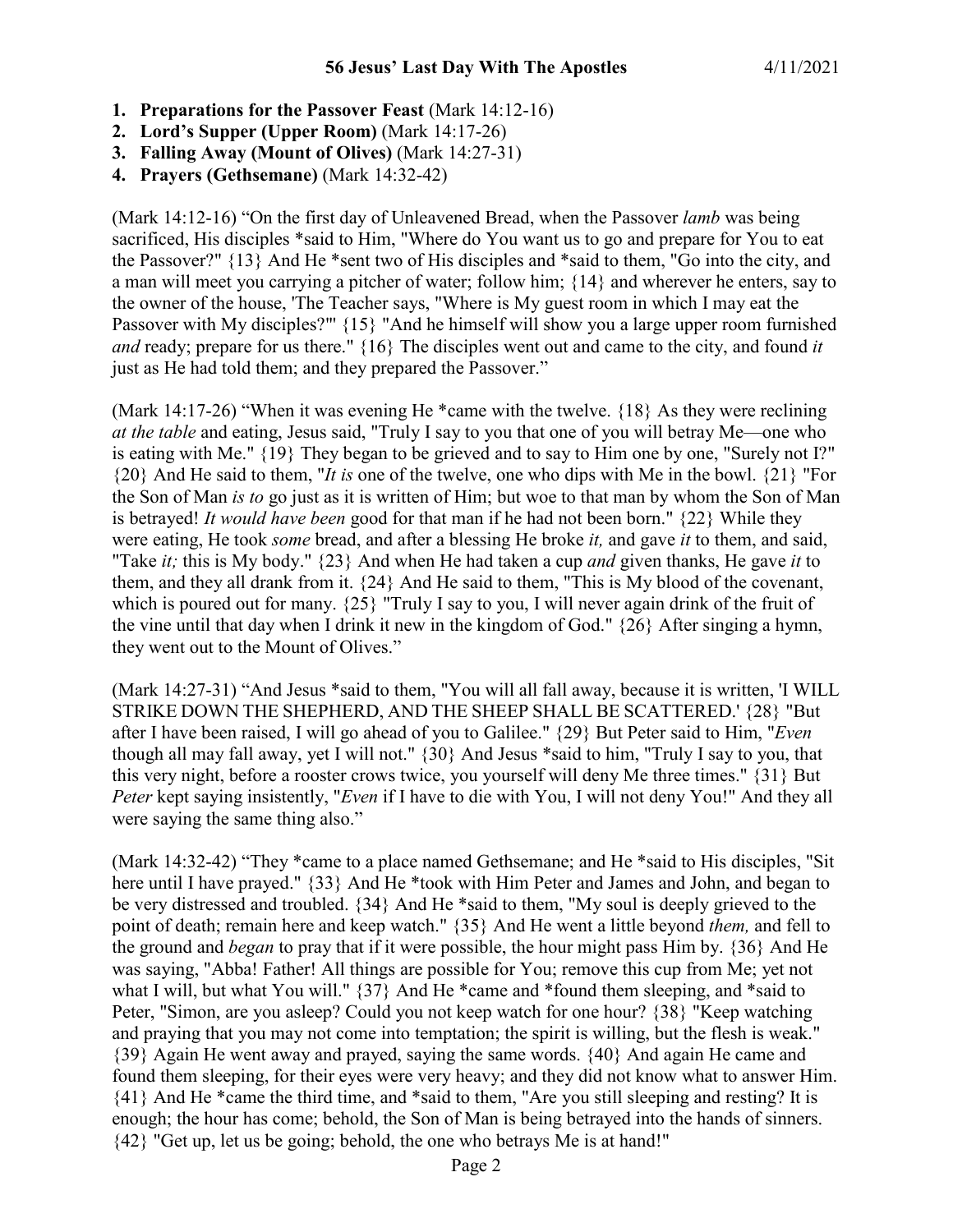### **1. Preparations for the Passover Feast** (Mark 14:12-16)

It was the first day of Unleavened Bread, when the Passover Lamb was being sacrificed. If you recall God's instructions in Exodus 12, they were to sacrifice the Passover Lamb on the 14<sup>th</sup> of the first month (Nisan). Jesus' disciples asked Jesus where He wanted them to go and prepare to eat the Passover. Jesus gave them instructions, saying, "Go into the city, and a man will meet you carrying a pitcher of water; follow him; and wherever he enters, say to the owner of the house, 'The teacher says, "Where is My guest room in which I may eat the Passover with My disciples?'" And he himself will show you a large upper room furnished and ready; prepare for us there." Jesus gave them exact details. Jesus knew about the room that was furnished and ready. Jesus knew that the owner would let them use it. Jesus knew that there would be a man carrying a pitcher of water. Jesus came here as the Son of Man, fully human, but the fullness of deity also dwelled in Him in bodily form. Jesus was the Son of God. All these details were prearranged by God. This was the pre-determined plan of God being fleshed out.

(Mark 14:12-15) "On the first day of Unleavened Bread, when the Passover *lamb* was being sacrificed, His disciples \*said to Him, "Where do You want us to go and prepare for You to eat the Passover?" {13} And He \*sent two of His disciples and \*said to them, "Go into the city, and a man will meet you carrying a pitcher of water; follow him; {14} and wherever he enters, say to the owner of the house, 'The Teacher says, "Where is My guest room in which I may eat the Passover with My disciples?"' {15} "And he himself will show you a large upper room furnished *and* ready; prepare for us there."

(Col 2:9) "For in Him all the fullness of Deity dwells in bodily form,"

In Jesus' debrief with Moses and Elijah, He may have been given some of these details. It may be that Jesus had a word of knowledge, given by the Holy Spirit. We don't know if it was Jesus operating in His deity, or by a word from His Father. This was not the only time that Jesus saw and spoke about things happening in other places. When He was calling His disciples, He told Nathanael that He saw him under the fig tree. Nathanael answered, Rabbi, You are the Son of God; You are the King of Israel." Jesus was once again showing His real identity to His disciples in this last meal with them.

(John 1:48-50) "Nathanael said to Him, "How do You know me?" Jesus answered and said to him, "Before Philip called you, when you were under the fig tree, I saw you." {49} Nathanael answered Him, "Rabbi, You are the Son of God; You are the King of Israel." {50} Jesus answered and said to him, "Because I said to you that I saw you under the fig tree, do you believe? You will see greater things than these."

Earlier that week He had told them to go into the village and bring a colt tied there that no one had ever sat on. He told them to untie it and bring it. He gave them the reply to use when someone asked what they were doing. They went and everything happened just as Jesus had told them. Jesus lived in the natural, but He also lived in the supernatural.

(Mark 11:1-6) "As they approached Jerusalem, at Bethphage and Bethany, near the Mount of Olives, He sent two of His disciples, {2} and said to them, "Go into the village opposite you, and immediately as you enter it, you will find a colt tied *there,* on which no one yet has ever sat; untie it and bring it *here.* {3} "If anyone says to you, 'Why are you doing this?' you say, 'The Lord has need of it'; and immediately he will send it back here." {4} They went away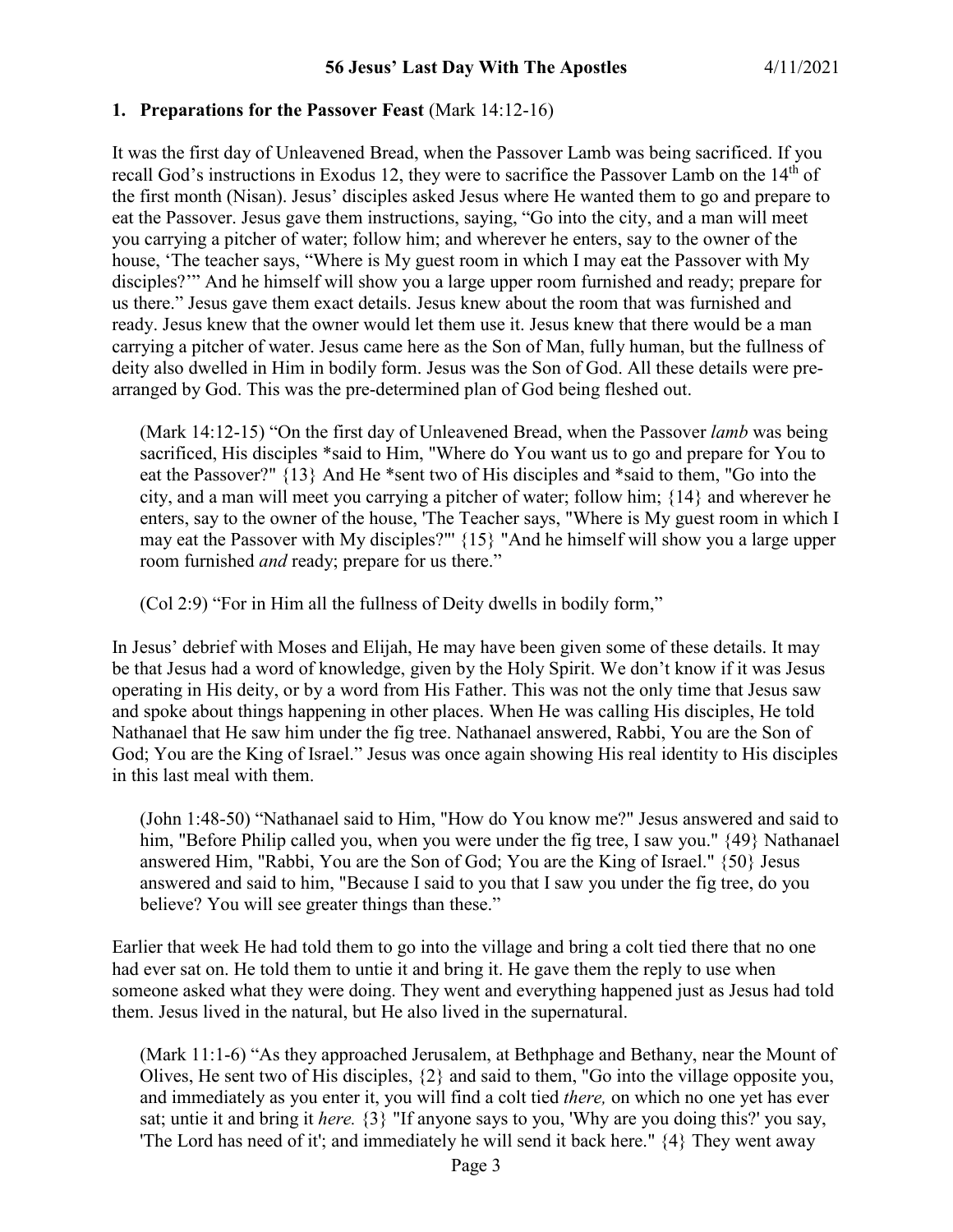### **56 Jesus' Last Day With The Apostles** 4/11/2021

and found a colt tied at the door, outside in the street; and they \*untied it. {5} Some of the bystanders were saying to them, "What are you doing, untying the colt?" {6} They spoke to them just as Jesus had told *them,* and they gave them permission."

And just as the disciples went and brought back a colt earlier that week, they went out and found the man carrying the pitcher, and also the conversation with the owner, and the room that had been prepared.

(Mark 14:16) "The disciples went out and came to the city, and found *it* just as He had told them; and they prepared the Passover."

One of the intended results of prophesying is that people recognize that God is among us. Notice what Paul wrote to the Corinthians about prophesying. He said that when we prophesy, unbelievers and ungifted men will fall on their faces and worship God, declaring that God is certainly among you." Jesus' prophetic words about these final events were just one more evidence of who Jesus was, and that the disciples were with God. He is Immanuel, God with us.

(1 Cor 14:24-25) "But if all prophesy, and an unbeliever or an ungifted man enters, he is convicted by all, he is called to account by all; {25} the secrets of his heart are disclosed; and so he will fall on his face and worship God, declaring that God is certainly among you."

### **2. Lord's Supper (Upper Room)** (Mark 14:17-26)

When it was evening, Jesus and the twelve apostles of the Lamb went to the house and were reclining at the table and eating. In Exodus 12, they were to kill the Passover Lamb at twilight, so this is at night after the Passover Lamb has been slain and cooked. The Greek word for evening that is used is opsios, and the root word means long after or late. They were reclining at the table and eating and Jesus began to share with them one more time that one of them was going to betray Him. Mealtimes are great opportunities for discussions. The early church took meals together and they had all things in common. You get to know people when you eat with them. This particular meal gave Jesus an opportunity to share with His disciples about the betrayal.

(Mark 14:17-18) "When it was evening He came with the twelve.  $\{18\}$  As they were reclining *at the table* and eating, Jesus said, "Truly I say to you that one of you will betray Me—one who is eating with Me."

The disciples were grieved when He told them that one of them was going to betray Him. Each one of them said, "Surely not I?" I remember in prison ministry that when you asked people if they had done something wrong, a lot of them had excuses and denied responsibility for what they had done. Judas was the treasurer for the group, and he was also a thief. He used to pilfer the money from the bag, and he was certainly not going to admit that he was the one that was betraying Jesus. Jesus knew who it was, and said it was one of the twelve who dips with Me in the bowl. In Matthew's account, he tells us that Judas said, "Surely it is not I, Rabbi?" Judas had no remorse or contriteness of heart about what he was doing.

(Mark 14:19-20) "They began to be grieved and to say to Him one by one, "Surely not I?" {20} And He said to them, "*It is* one of the twelve, one who dips with Me in the bowl."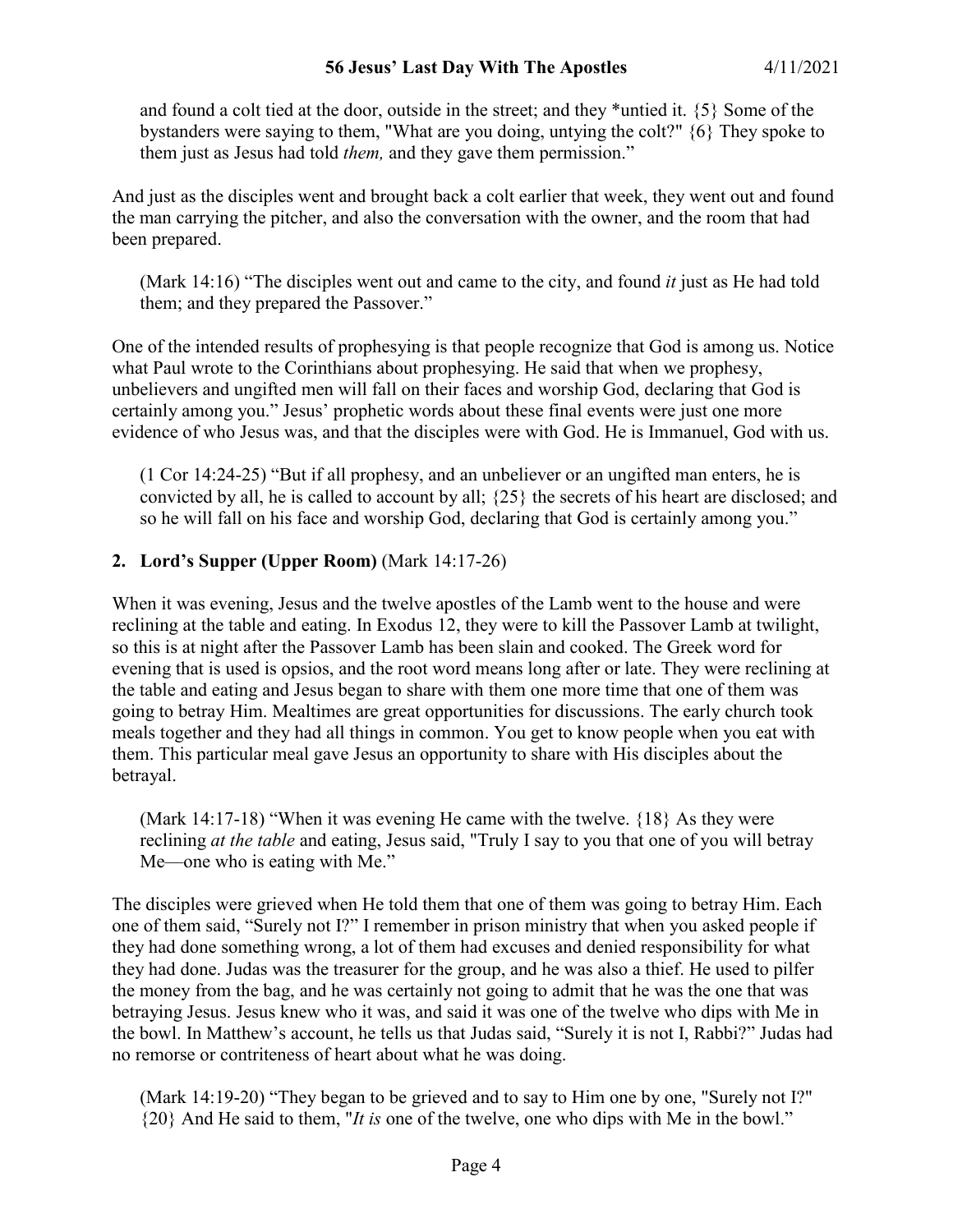### **56 Jesus' Last Day With The Apostles** 4/11/2021

(Matt 26:22-25) "Being deeply grieved, they each one began to say to Him, "Surely not I, Lord?"  $\{23\}$  And He answered, "He who dipped his hand with Me in the bowl is the one who will betray Me. {24} "The Son of Man *is to* go, just as it is written of Him; but woe to that man by whom the Son of Man is betrayed! It would have been good for that man if he had not been born." {25} And Judas, who was betraying Him, said, "Surely it is not I, Rabbi?" Jesus \*said to him, "You have said *it* yourself."

In John's account, Peter specifically asked who it was that Jesus was referring to. Jesus said, "that is the one for whom I shall dip the morsel and give it to him." And after dipping the morsel into the wine, He gave it to Judas. Jesus revealed who it was to the apostles but they did not pick up on it at the time. After the morsel, Satan entered into Judas and Jesus told him, "What you do, do quickly." Judas left and the disciples thought that Jesus had sent him on a mission to help the poor. Judas was not sent by the Lord or led by the Spirit. The devil had entered into him, and he was being driven by Satan.

(John 13:24-27) "So Simon Peter \*gestured to him, and \*said to him, "Tell *us* who it is of whom He is speaking."  $\{25\}$  He, leaning back thus on Jesus' bosom, \*said to Him, "Lord, who is it?"  $\{26\}$  Jesus then \*answered, "That is the one for whom I shall dip the morsel and give it to him." So when He had dipped the morsel, He \*took and \*gave it to Judas, *the son* of Simon Iscariot. {27} After the morsel, Satan then entered into him. Therefore Jesus \*said to him, "What you do, do quickly."

Jesus told the apostles that it was going to be woe to the one that betrays Him, and that it would be good for that man if he had not been born. We all have a choice in life to make. Are we going to receive and confess Jesus as Lord, or are we going to reject Jesus? Judas had rejected Jesus and it was not going to be good for him. It won't be good for anyone who rejects Christ. There is a heaven and a hell and there will be a day of judgment where all will stand before God and give account. It was not going to be good for Judas in this life or in eternity.

(Mark 14:21) "For the Son of Man *is to* go just as it is written of Him; but woe to that man by whom the Son of Man is betrayed! *It would have been* good for that man if he had not been born."

While they were eating, Jesus took some bread and after a blessing He broke it and gave it to them saying, "Take it; this is My body." Then, He took the cup and gave thanks and gave it to them, and they all drank from it. Then, He said, "This is My blood of the covenant, which is poured out for many." The Lord's Supper is one of the things that the early church celebrated when they came together. It is a time to remember what Jesus did for us. It is something that our body is also committed to doing. We take time every service to remember His sacrifice and to give thanks for new covenant that He established with us through His blood. We take time to remember the sacrifice that He made to forgive our sins.

(Mark 14:22-24) "While they were eating, He took *some* bread, and after a blessing He broke *it,* and gave *it* to them, and said, "Take *it;* this is My body." {23} And when He had taken a cup *and* given thanks, He gave *it* to them, and they all drank from it. {24} And He said to them, "This is My blood of the covenant, which is poured out for many."

Jesus told them that He would not drink the fruit of the vine again until He drinks it new in the kingdom of God. After singing a hymn they went out to the Mount of Olives.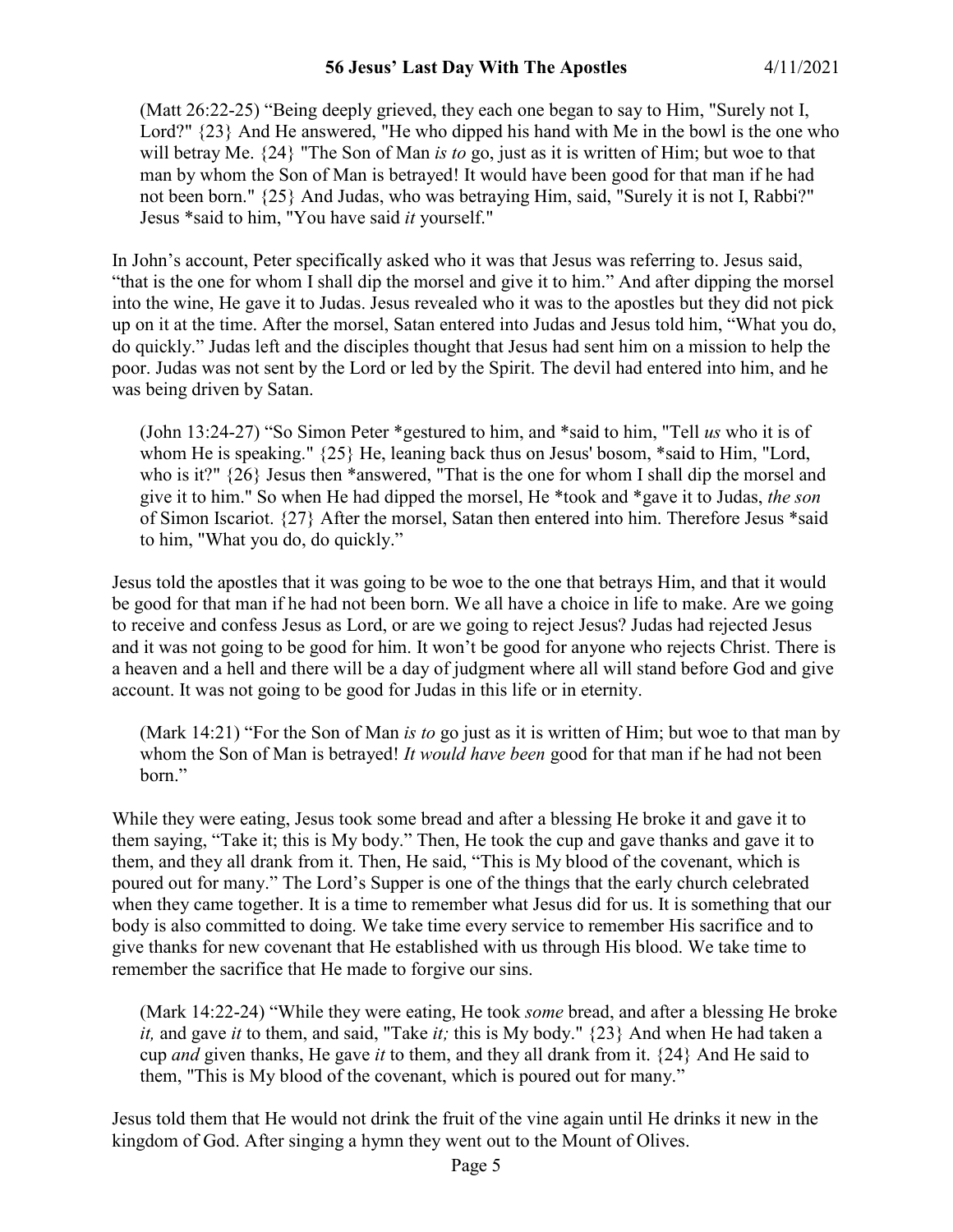(Mark 14:25-26) "Truly I say to you, I will never again drink of the fruit of the vine until that day when I drink it new in the kingdom of God." {26} After singing a hymn, they went out to the Mount of Olives."

# **3. Prophecy of Falling Away and Denial (Mount of Olives)** (Mark 14:27-31)

At the Mount of Olives Jesus warned them about falling away. He said, "You will all fall away." Peter is the name that comes to mind when thinking about falling away, but Jesus said that they would all fall away. Jesus quoted Zechariah 13:7, which said that when the shepherd was struck down, the sheep would be scattered. Jesus was about to be struck down, and this prophecy was about to be fulfilled.

(Mark 14:27) "And Jesus \*said to them, "You will all fall away, because it is written, 'I WILL STRIKE DOWN THE SHEPHERD, AND THE SHEEP SHALL BE SCATTERED.'"

(Zech 13:7) "Awake, O sword, against My Shepherd, and against the man, My Associate," declares the LORD of hosts. "Strike the Shepherd that the sheep may be scattered; and I will turn My hand against the little ones."

Jesus did not leave them with just a warning; He told them that He would be raised and then He would go ahead of them to Galilee. They were in Jerusalem, so Jesus is telling them that He will see them again in Galilee after He is raised from the dead. They should have been encouraged and full of hope by this word that Jesus spoke to them.

(Mark 14:28) "But after I have been raised, I will go ahead of you to Galilee."

Peter said to him, "Even though all may fall away, yet I will not." In verse thirty-one, "they all were saying the same thing also." They were all pretty self-confident, and were not really heeding the warning that Jesus was giving them.

(Mark 14:29-31) "But Peter said to Him, "*Even* though all may fall away, yet I will not." {30} And Jesus \*said to him, "Truly I say to you, that this very night, before a rooster crows twice, you yourself will deny Me three times." {31} But *Peter* kept saying insistently, "*Even* if I have to die with You, I will not deny You!" And they all were saying the same thing also."

In 1 Corinthians 10, Paul taught on dealing with temptations. The first thing he said was "let him who thinks he stands take heed that he does not fall." The apostles thought that they were standing and that nothing was going to cause them to fall or fall away. They should have been taking heed. In the face of temptation, we need to be very careful and take heed, lest we fall. According to God's word, we are not going to be tempted beyond what we are able, and God will provide a way of escape. The disciples did not have to fall away, but they did not take heed to the warning Jesus was giving them.

(1 Cor 10:12-13) "Therefore let him who thinks he stands take heed that he does not fall. {13} No temptation has overtaken you but such as is common to man; and God is faithful, who will not allow you to be tempted beyond what you are able, but with the temptation will provide the way of escape also, so that you will be able to endure it."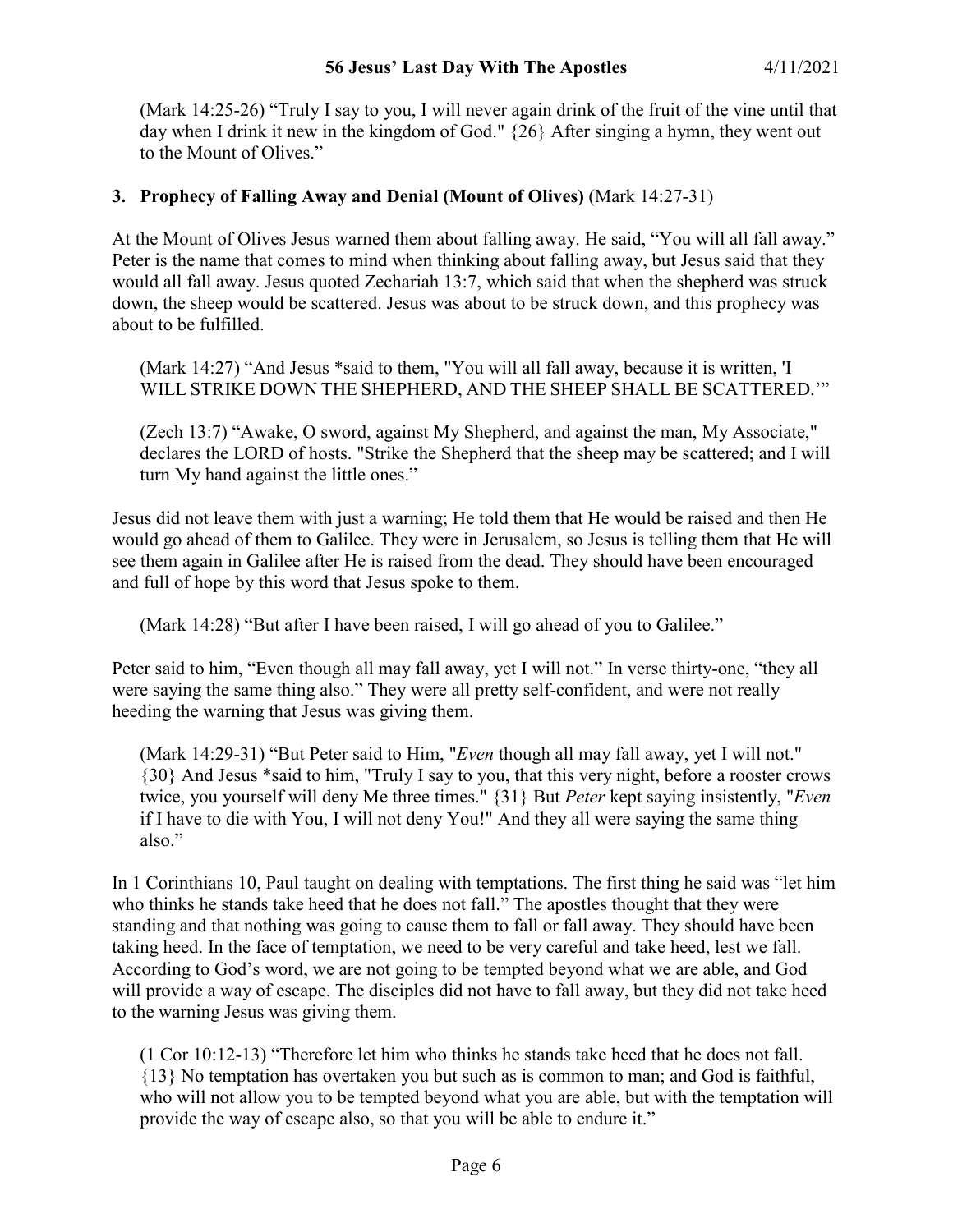In response to Peter's confident statement, Jesus said that "this very night, before a rooster crows twice, you will deny Me three times." It was not going to be one time or two times; Peter was going to deny Jesus three times that very night. Despite this warning, Peter insisted that he would not deny Jesus, even if he had to die with Jesus.

# **4. Pressing Into God at Gethsemane** (Mark 14:32-42)

After leaving the Mount of Olives, they came to a place named Gethsemane. This comes from two Hebrew words, gath and shemen. Gath means a wine press and shemen means oil. Gethsemane was a garden where they pressed olives to get olive oil. But Jesus did not bring His disciples to Gethsemane to press olives; He brought them there to press in to God and pray. Jesus said to His disciples, "Sit here until I have prayed." Jesus was about to be arrested and crucified, and His soul was deeply grieved to the point of death. How was He going to deal with this? He was going to pray. Jesus took everything to the Father in prayer. He gave us an example of what we should be doing when we are grieved or troubled. We need to go to a place like Gethsemane and press into God and pray. Jesus took with Him Peter, James, and John and told them to remain and keep watch. Keeping watch is another way of saying to pray. The disciples were about to be tempted; they also needed to pray. Part of taking heed lest we fall is to press in and pray.

(Mark 14:32-34) "They came to a place named Gethsemane; and He said to His disciples, "Sit here until I have prayed." {33} And He \*took with Him Peter and James and John, and began to be very distressed and troubled. {34} And He \*said to them, "My soul is deeply grieved to the point of death; remain here and keep watch."

In the Lord's Prayer or Model Prayer, Jesus taught the apostles to pray, "Lead us not into temptation, but deliver us from evil. That would have been a great thing to be praying about under those circumstances, particularly when Jesus had just warned them.

(Matt 6:13) "And do not lead us into temptation, but deliver us from evil. [For Yours is the kingdom and the power and the glory forever. Amen.]"

Jesus told the disciples to remain there and keep watch. Meanwhile, He went a little beyond them and fell to the ground and began to pray that if it were possible the hour might pass by. He went a little beyond them, but we have His prayer recorded, which means that they could hear what He was praying. Jesus went on, "Abba! Father!" Abba means is an affectionate and personal term for daddy or father, so Jesus is calling out to His Father. He continued, "All things are possible for You, remove this cup from Me; yet not what I will, but what You will." What Jesus was about to go through was not going to be easy, pleasant, fun, or desirable. Jesus had no desire at all to go through it, and so He shared His own desires with the Father, "remove this cup from Me." But, Jesus did something that is important for all of us to do; He submitted His will and desires to the Father's will. He said, "Yet not what I will, but what You will." There are many people who think that God is obligated to grant them everything they want, but that is not the example Jesus gave us. He submitted His will and desires to the Father's will.

(Mark 14:35-36) "And He went a little beyond *them,* and fell to the ground and *began* to pray that if it were possible, the hour might pass Him by. {36} And He was saying, "Abba! Father! All things are possible for You; remove this cup from Me; yet not what I will, but what You will."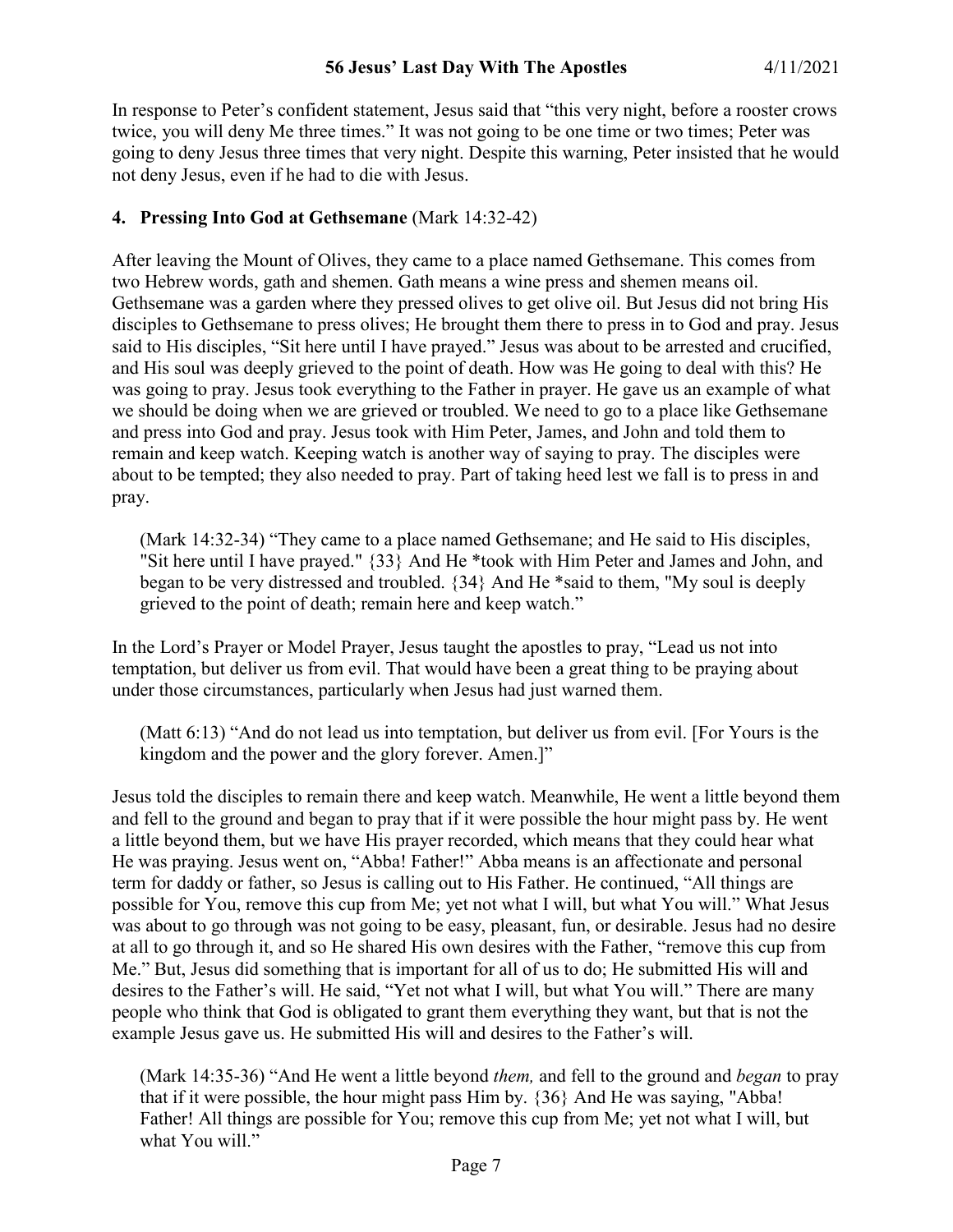Then, Jesus came back to the disciples and found them sleeping. He said to Peter, "Simon, are you asleep? Could you not keep watch for one hour? Keep watching and praying that you may not come into temptation; the spirit is willing, but the flesh is weak." Jesus had just told Peter that he was going to deny Christ three times, and that he needed to be praying. Peter should have been praying that he would not come into temptation.

(Mark 14:37-38) "And He came and found them sleeping, and said to Peter, "Simon, are you asleep? Could you not keep watch for one hour? {38} "Keep watching and praying that you may not come into temptation; the spirit is willing, but the flesh is weak."

Back in the early 1980's, Karen and I were in a church in Orlando, Florida. Jim Elliff was the pastor and he taught about prayer. He also modeled prayer for us. When he left, David Loveless came, and he expanded our understanding about prayer and went in depth into the Model Prayer. We also learned from Larry Lea's book, "Could You Not Tarry With Me One Hour?" It was a challenge to all of us to spend an hour a day in prayer, and to use the Lord's Model prayer as an outline to pray about different areas. God was doing a work in Karen and I, and our prayer lives were significantly impacted by this. When I pray, I still use that basic outline. I begin with thanksgiving and praises, hallowing the name of Jesus. I pray about His kingdom coming and His will being done. I pray about our daily bread, but more often than not, I pray about receiving spiritual bread. We know that we do not live by bread alone, but by every word that proceeds from the mouth of God. So, I pray that we would have ears to hear what the Father wants to say to us that day, either by His Spirit or in His word. If there is a situation needing forgiveness, I pray about that. I pray about temptations and being led by the Spirit, not by my own will. I submit my life and desires to God as a living and holy sacrifice. I pray about doing His will and bringing honor and glory to Him in all that I do and say. I use the model prayer and it is easy for anyone to pray or tarry an hour when you have an outline.

Then, Jesus went away and prayed, saying the same words. Apparently Peter was awake enough to hear those words. Scholars believe that Mark went and spent time with Peter, and that this gospel account was primarily passed down to him from Peter. So, Peter is probably the one that gave us this account of Jesus' prayers at Gethsemane. After praying again, Jesus came back and found them sleeping again. When He said something to them about praying, they did not know what to answer Him. They had been busted. All of them should have been praying about not being led into temptation, and none of them had prayed. They had fallen off to sleep. Jesus went off to pray a third time and when He came back, they had gone off to sleep again. Jesus said to them, "Are you still sleeping and resting? It is enough; the hour has come; behold, the Son of Man is being betrayed into the hands of sinners. Get up, let us be going; behold, the one who betrays Me is at hand."

(Mark 14:39-42) "Again He went away and prayed, saying the same words.  $\{40\}$  And again He came and found them sleeping, for their eyes were very heavy; and they did not know what to answer Him.  $\{41\}$  And He \*came the third time, and \*said to them, "Are you still sleeping and resting? It is enough; the hour has come; behold, the Son of Man is being betrayed into the hands of sinners. {42} "Get up, let us be going; behold, the one who betrays Me is at hand!"

There was a window of time that they had to pray before Jesus was betrayed, arrested, and turned over to be crucified. There was a window of time to pray not to be led into temptation. They had slept through the prayer window. In Psalm 32, David said, "let everyone who is godly pray to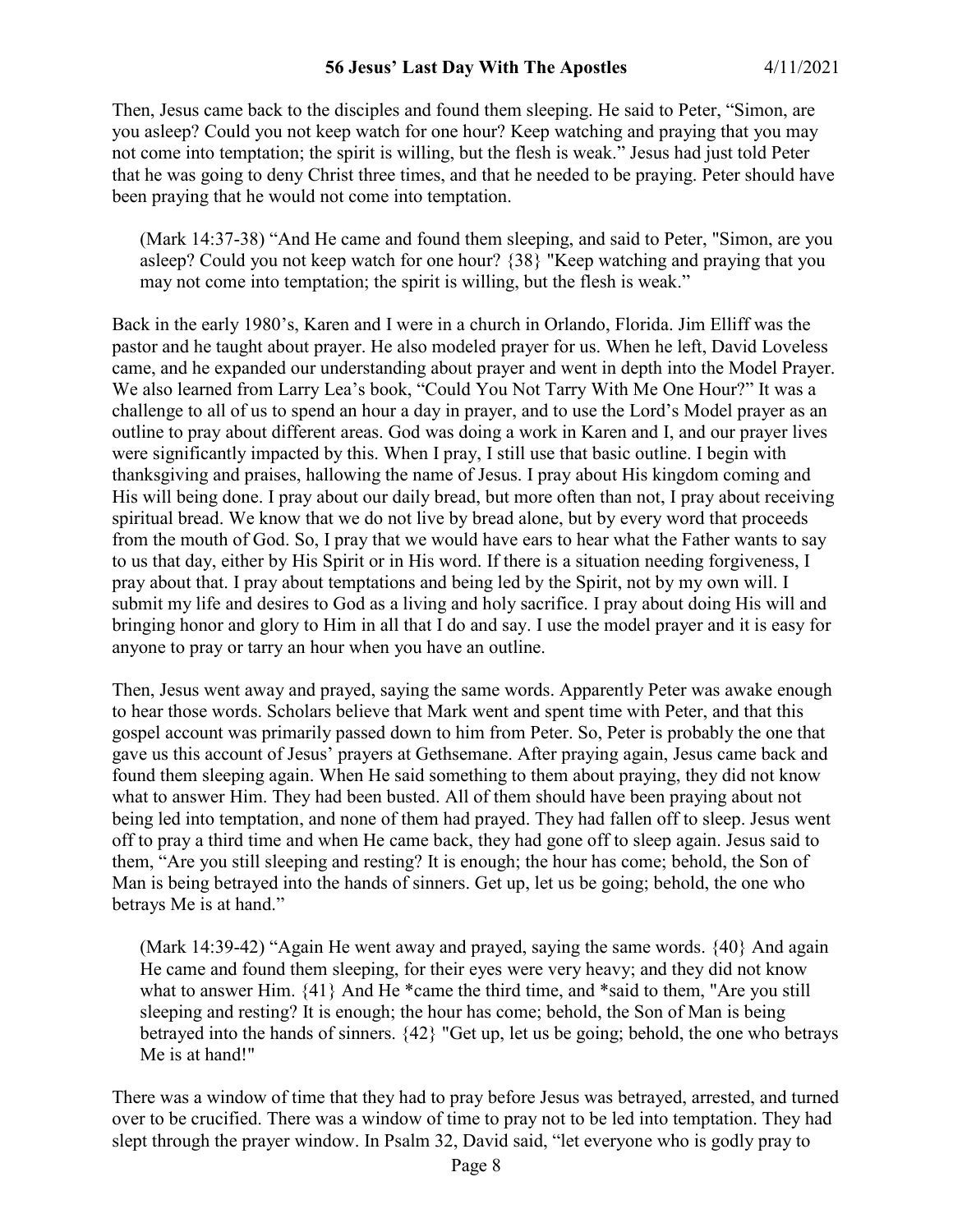You in a time when You may be found." There is a window of time to pray, and the disciples had missed that opportunity and window; they had slept through it.

(Ps 32:6) "Therefore, let everyone who is godly pray to You in a time when You may be found; Surely in a flood of great waters they will not reach him."

There are lots of things the church should be praying right now. We have a window of time and we should be praying. There is a window of time until the time of the Gentiles is finished, so we should be praying for souls to be saved in this window. There is a window of time until the Lord returns. We should be praying for opportunities to be His witnesses in Jerusalem, Judea, Samaria, and the uttermost parts of the world. There is a window of time until the persecutions of the last days begin to be released. Even now, there is widespread persecution. We need to be praying that we are not led into temptation, and to be delivered from evil. The evil on the earth is spreading. We have a window of time to be praying for those in authority. The church should not be sleeping through all the things that are going on in the earth. We need to be alert and to keep watch in this present hour.

# **Conclusion and Applications**

This has been Jesus' final day with His disciples. He has invested three years in these men, and now He is getting ready to go back to the Father. If it was my last day with my family, I would be very careful about how I spent it. I would make sure that if I had any important things to say to them, they would be said. When Isaac was old, he called for his older son to bless him Gen 27:1). As Israel was about to die, he called for his sons and he spoke blessings on them (Gen 49:1-33). I was with my father when he whispered his last words. I dialed the telephone, and with what little strength and breath he had, he whispered to my mother, "I love you." He wanted to make sure that she knew that he loved her. This is Jesus' last day with His disciples and I believe that He wanted to go over some of the most important things for them to keep in mind in the days to come. So, let's review these vitally important things on that final day.

In Hebrews 3:1, we are exhorted to "consider Jesus, the Apostle and High Priest of our confession." The Apostle has been teaching and instructing His disciples for three years and this final week has been no exception. And on this final day with His disciples He taught them about a number of things. In John's account He girded Himself with a towel and washed their feet. He taught them about taking a lowly servant position and to serve one another. They had gathered for another meal together, and this was certainly no accident that they shared a meal together on this final day. After the meal, He led them in the Lord's Supper, and explained to them what it was all about. Sharing a meal and taking the Lord's Supper were two vitally important things.

Then, Jesus took them to the Garden of Gethsemane and encouraged them to keep watch and pray. He withdrew a little from them, but they could still hear Him speaking with the Father. He was teaching them to press in to God, and to pour out their hearts to God. He taught them to pray God's will, and not their own will. He came back three times and each time He found them sleeping. He kept encouraging them to pray. He taught them the spirit is willing but the flesh is weak. He taught them to pray that they would not enter into temptation. Jesus taught them about prayer. This was something vitally important.

(Heb 3:1) "Therefore, holy brethren, partakers of a heavenly calling, consider Jesus, the Apostle and High Priest of our confession;"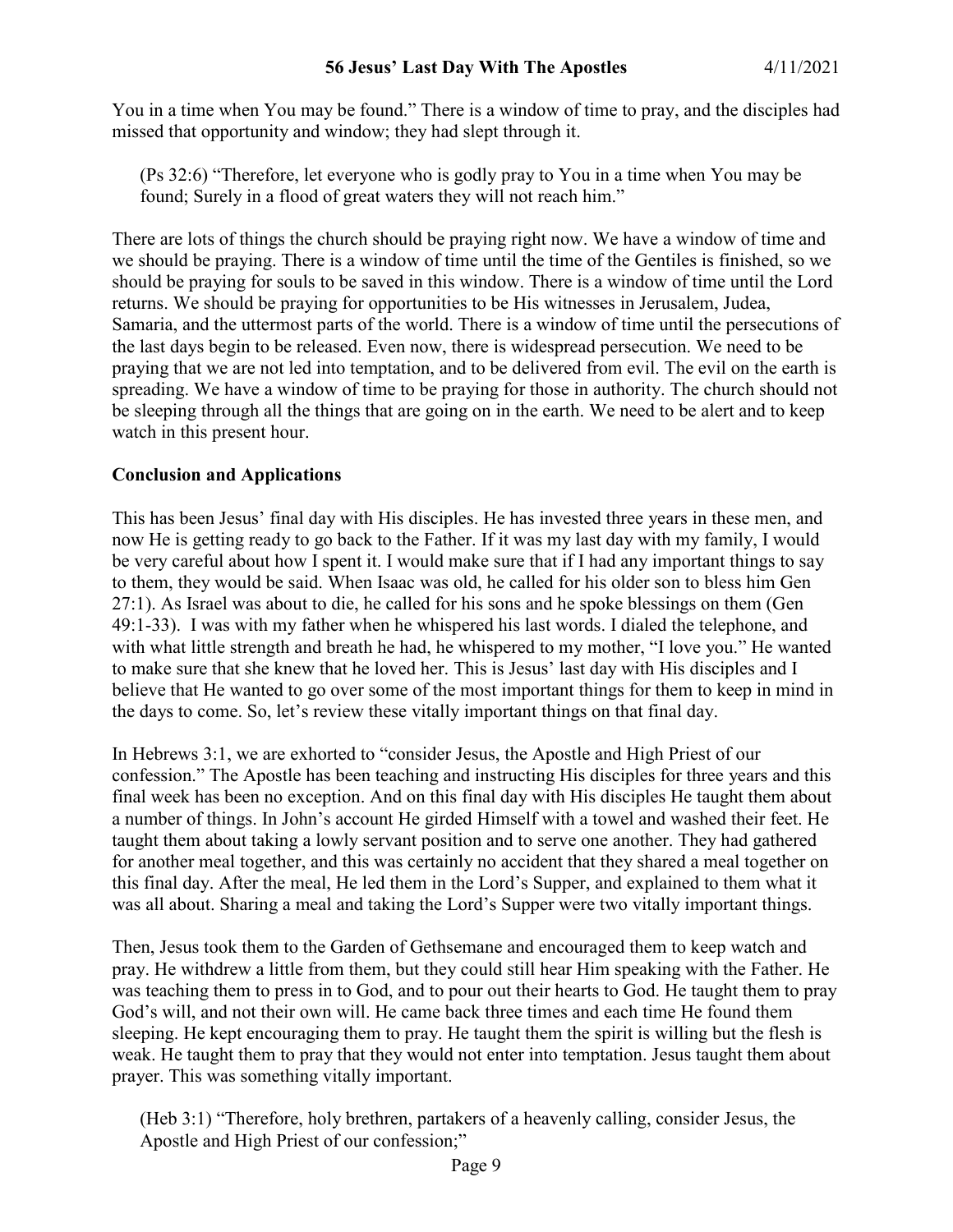Did the disciples get the message? Did they grasp the things that were dear to the Lord's heart this final day with them? Let's turn to Acts 2:42 to see the priorities of the early church. We read that "they were continually devoting themselves to the apostles' teaching and to fellowship, to the breaking of bread and to prayer. These four vitally important keys were taught and demonstrated by Jesus on this final day, and the apostles took these four keys and made sure the church in Jerusalem was devoted to these four things.

(Acts 2:42) "They were continually devoting themselves to the apostles' teaching and to fellowship, to the breaking of bread and to prayer."

The other churches in the New Testament modeled the church in Jerusalem. The churches in Judea modeled the church in Jerusalem and they were continually devoting themselves to these four things. In 1 Thessalonians 2:14, Paul commended the church at Thessalonica for becoming imitators of the churches of God in Christ Jesus that are in Judea. They were continually devoting themselves to the apostles teaching, to fellowship, to breaking bread, and to prayer.

(1 Thess 2:14) "For you, brethren, became imitators of the churches of God in Christ Jesus that are in Judea, for you also endured the same sufferings at the hands of your own countrymen, even as they *did* from the Jews,"

Many churches today are being patterned after what will attract and appeal to the most people. Karen and I have been trying to pattern churches after the churches in Judea, which was patterned after the church in Jerusalem. We are continually devoting ourselves to these four key elements of church life. I try hard to provide good teaching every week. Devoting ourselves to the apostles' teaching is an important thing. God's people need to be fed, and they need to be taught God's word. We devote ourselves to fellowship. We take meals together. We spend time together because fellowship with one another is a key element. We take the Lord's Supper every week. It is something the early church did, and we do it every week. I appreciate all of you that take time to prepare and lead us in the Lord's Supper. We are all blessed by your service to us. We also devote ourselves to prayer. Many think that prayer is not appropriate in a corporate service. They do not feel that it will attract people. They think that it makes people uncomfortable. The early church was not concerned about that. They were continually devoting themselves to prayer. They did not let things come up that would keep them from praying together. They continually evaluated their activities and prioritized prayer. They were concerned about devoting themselves to these four key elements of church life that Jesus had taught and modeled for them.

This morning, let me ask you some questions.

- Are you continually devoting yourself to fellowship? Do you faithfully attend service every week? Are you spending time with other believers? Are you sharing and truly fellowshipping with one another? Are you serving others in the local body? Are you sharing meals with others? That is a key way to fellowship.
- Are you taking the Lord's Supper every week?
- Are you devoting yourselves to hearing the apostles' teaching? Is the word of God a priority in your life, and are you devoted to the apostles' teaching?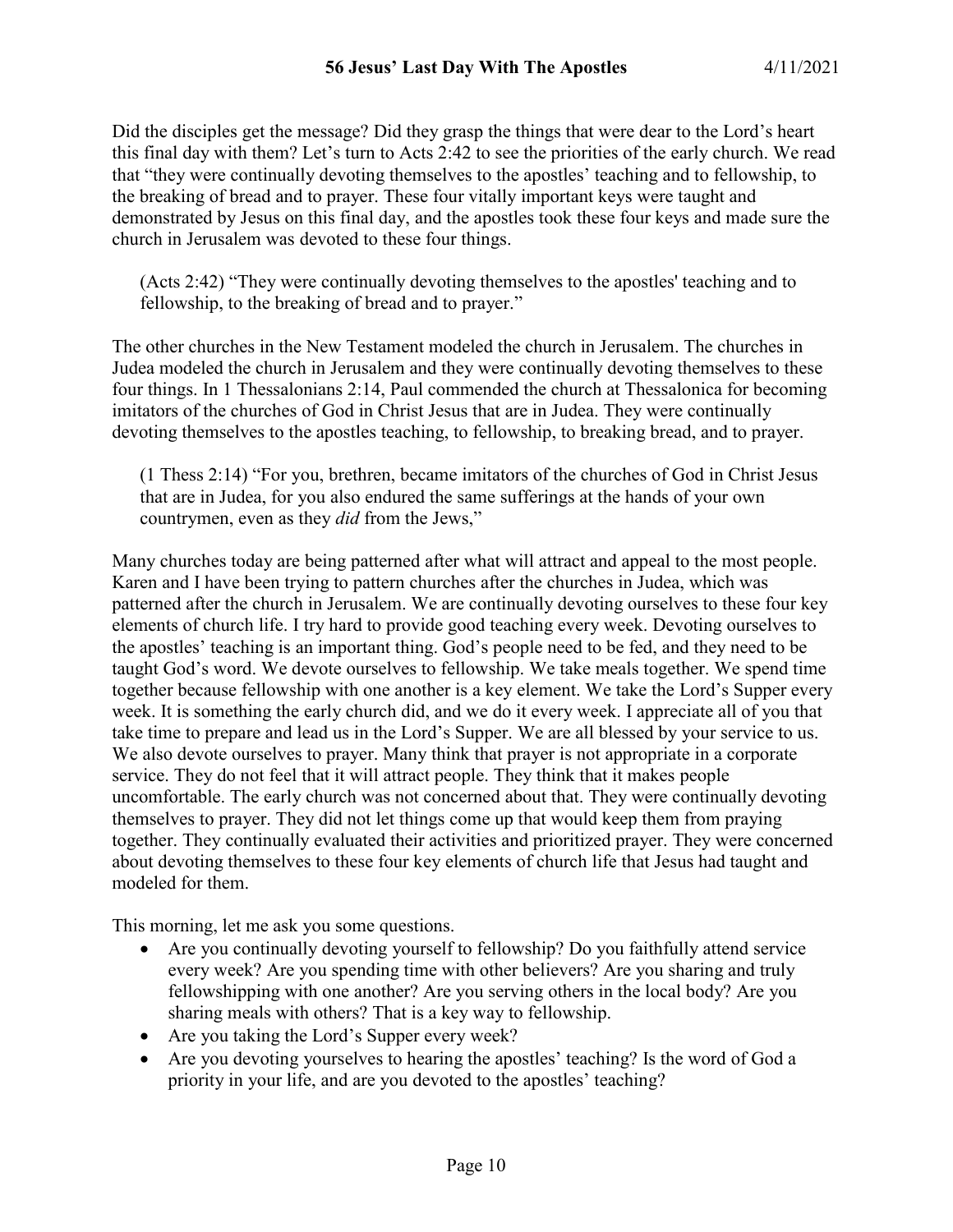• How is your prayer life? Is your spirit willing and your flesh week? Does the Lord see you sleeping or pressing in to Him in prayer? Do you tarry in prayer for an hour? Do you use the model prayer to help you in your prayers? How is your prayer life?

God wants you and I to be continually devoting ourselves to these four things. Let's pray.